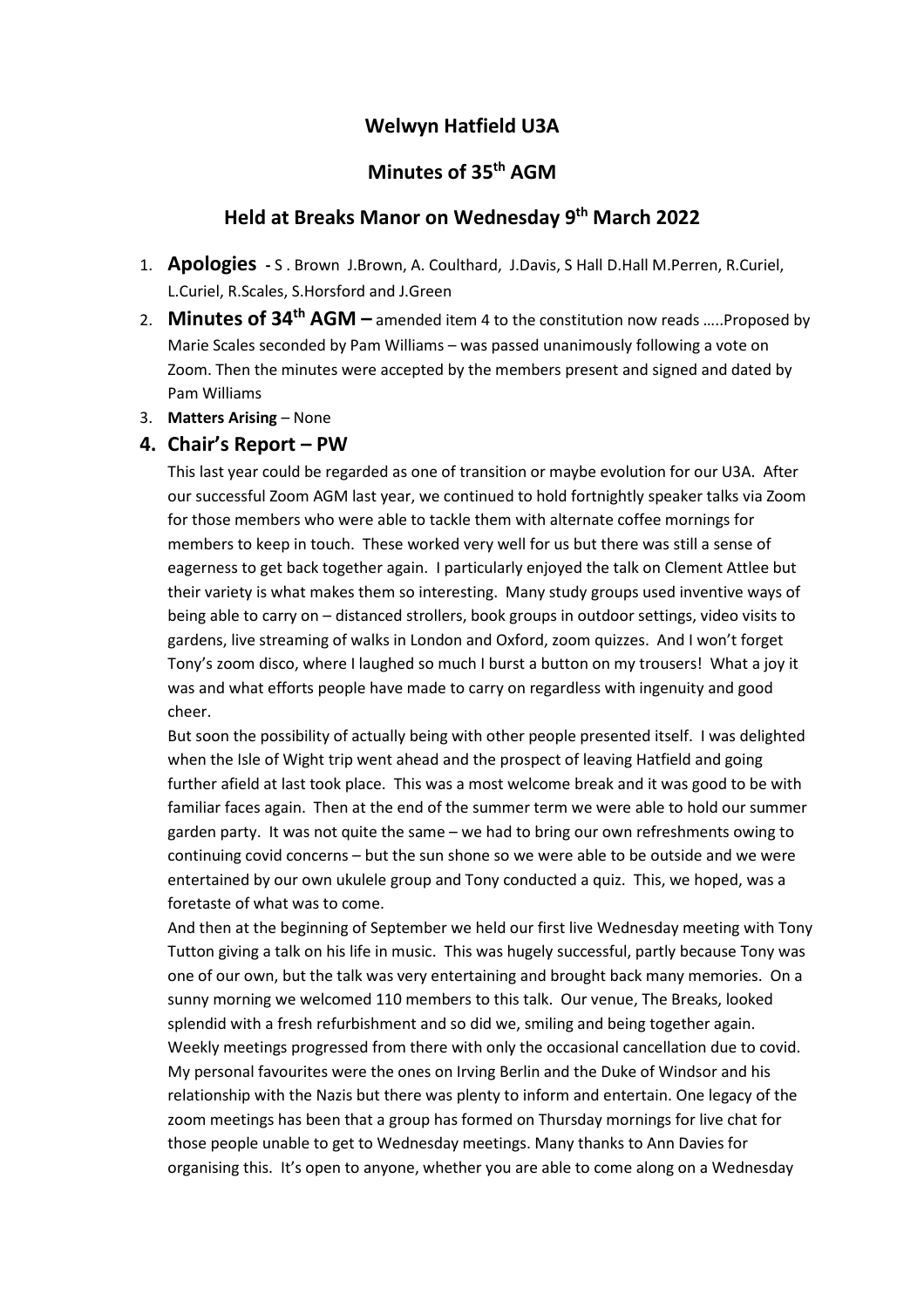morning or not. In September another travel group visit took place to Northern Ireland, which again was very successful with its contrast between the reminders of "the troubles" and the stunning scenery.

On  $10^{th}$  November we held our regular Meet the Groups session, which is always a pleasure as it enables us all to see the outcomes of some of the artistic and other endeavours of our valuable groups. This session enabled us to see the progress of the Ukulele Group and the development of the Wartime Memories group. This was followed by a meeting with group leaders where we had to announce the findings of the committee over the issue of funding for hall rentals for groups who require them. This was a shadow which had been hanging over us for several months. During this time the committee, but most especially our Treasurer, Sue, and our Groups Co-ordinator, Joan, had been much exercised by the challenge of resolving this issue. Much research and consultation was undertaken into the practices of other U3A's and the national organisation. However, because we all care deeply about our U3A and wish to see it continue as far as possible in the same format as has been so successful, we had to make some unpalatable choices. The only course open to us, in view of rental charges, was for study and/or interest groups to be self-funding where room hire is necessary, which is in line with almost all other U3A's. Obviously, this was not welcomed wholeheartedly but it is to be hoped that, when the figures are examined, members will accept that we had no alternative. Sue will deal with the actual figures involved in this matter in her Treasurer's Report. At a subsequent Group Leaders Meeting and lunch at the end of January Sue explained the implications for groups and leaders and methods of collecting contributions, which are quite complex but not beyond the capabilities of our members, especially with the support of Group Leaders and the Spring Term "grace"period.

Meanwhile, fun was still taking place! At the end of November we were able to hold one of our famous dances, led by Tony Tutton and his new band with fish and chips to boot! I was heartily sorry to miss this event but family commitments intervened but I am reliably informed that a good time was had by all. Then, at the end of December, we were able to hold a somewhat modified Christmas party and quiz. It was a case of Bring your own drinks and nibbles. But it worked and thus on to the main event - well for Christmas at least. Despite our doubts, we were able to hold our Christmas Lunch at Mill Green Golf Club. This proved to be very pleasant location and almost 100 people attended to partake of the usual Christmas fare, together with some other options. So we were able to feel that life was, at last, beginning to return to normal.

With the new year came another New Members Coffee Morning, organised by Dianne Coxon. It's good to report that membership remains healthy and we are still attracting new members. Membership is very ably managed by Peter Fox and assisted by Dianne who is responsible for New Members. Steve Hall's sterling efforts on publicity have certainly helped to boost our profile and many thanks to Steve for that. At that meeting I spoke of the three pillars of our U3A, when once I referred to two. Now I consider that, after the Wednesday Meetings, which are our forum for meeting and dissemination of information, the study or interest groups which promote members' interests, the third pillar is Communication, which has become so much more vital over the last two years. This is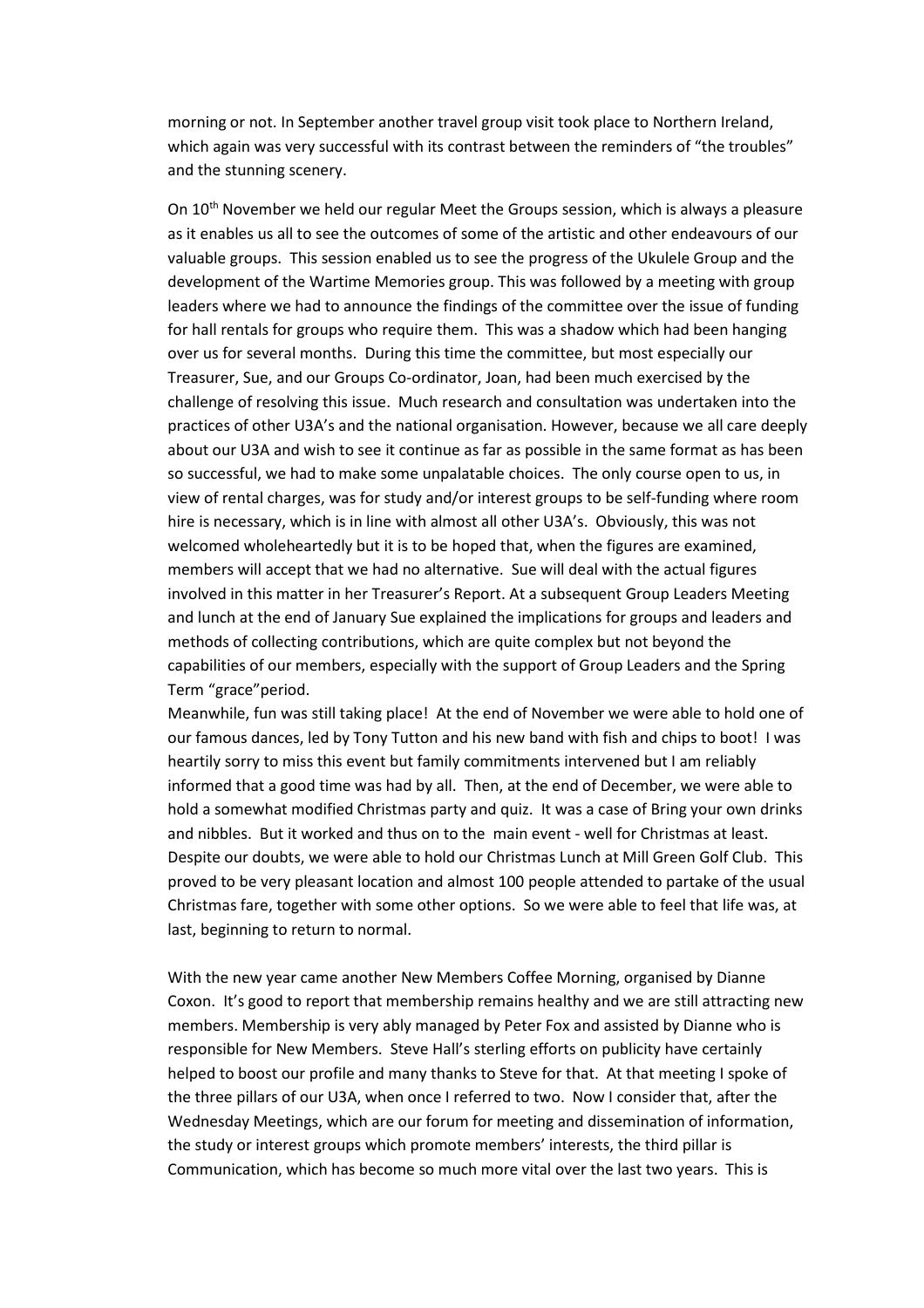comprised of the Website, our Newsletter, the email Mailchimps and the national Third Age Matters magazine and, during lockdown, members of the committee attempted to communicate by telephone those members who did not use the internet. All of these contributed to our efforts to stay in touch which was so vital during this pandemic.

So, now it's time to say goodbye, as chairperson at least. My two-year tenure has been a strange one, having been elected two years ago, only to be faced with an almost immediate lockdown. I felt like a rug had been whipped from under me and wasn't quite sure what I could do nor how to fulfil my role. Initially I came up with the idea of writing a blog for the website as something that might be useful in terms of communication. So I began writing about what I was doing under the circumstances and including a few recollections and remembrances. But there wasn't a lot happening so I ventured further into some autobiographical events. These grew and I was writing about one a fortnight. I continued with these until, thanks to the enterprising Ann Davies and Jill Longman, we began our Zoom meetings, which became so successful. I have been so fortunate in this role in having the support and expertise of the rest of the committee. What a team! They have all worked so hard on your behalf and I would like to give thanks to them all for all they have accomplished during the last two years in a spirit of co-operation and companionship. You know who they are! Marie Scales - Secretary; Sue Talbot - Treasurer; Joan Scales - Groups Co-ordinator; Peter Fox - Membership Secretary; Dianne Coxon - New Members Secretary; Jill Longman - Speakers Programme and Zoom admin; Ann Davies - Zoom admin; Steve Hall - Public Relations; Colin Slade – Health & Safety; Roger Swaine - Web Master; Hazel Bell – Editor, Newsletter; and other Committee Members - Ann Madell; Roy Madell; and Dave Charlwood. I would also like to thank Penny Barratt – Deputy Chair, who had to relinquish her role owing to conflicting work pressures.

And thank you to you all for your support and friendship.

# 5. Treasurer's Report –ST

Pleased to present the finance report for 2021.

Our Accounts have been audited for 2021 and many thanks to Gail Maisey for her diligent work. The accounts report the facts and figures on income and expenditure and show we are in a healthy state financially and a good base for going on through the year. A small deficit is noted due to the unexpected rentals paid for the study groups during the last term, being caused by the closure of the previous free venues.

During the greater part of 2021, we aimed to be as active as possible, paying for two Zoom licences to enable many on line meetings, to have fortnightly speaker meetings and continuing to update our website and communication with our members and continue to produce the termly newsletters. Our hopes were to resume activities continuing with Zoom meetings and be as active as possible during 2021. We were able to re-open for the autumn term with the weekly Wednesday meetings and many of the study groups were able to meet in new venues. At the end of last year's report, we hoped we would will be able to resume activities in towards the end/latter part of the year, maybe even see a Christmas Quiz, party and lunch – and we managed all three!!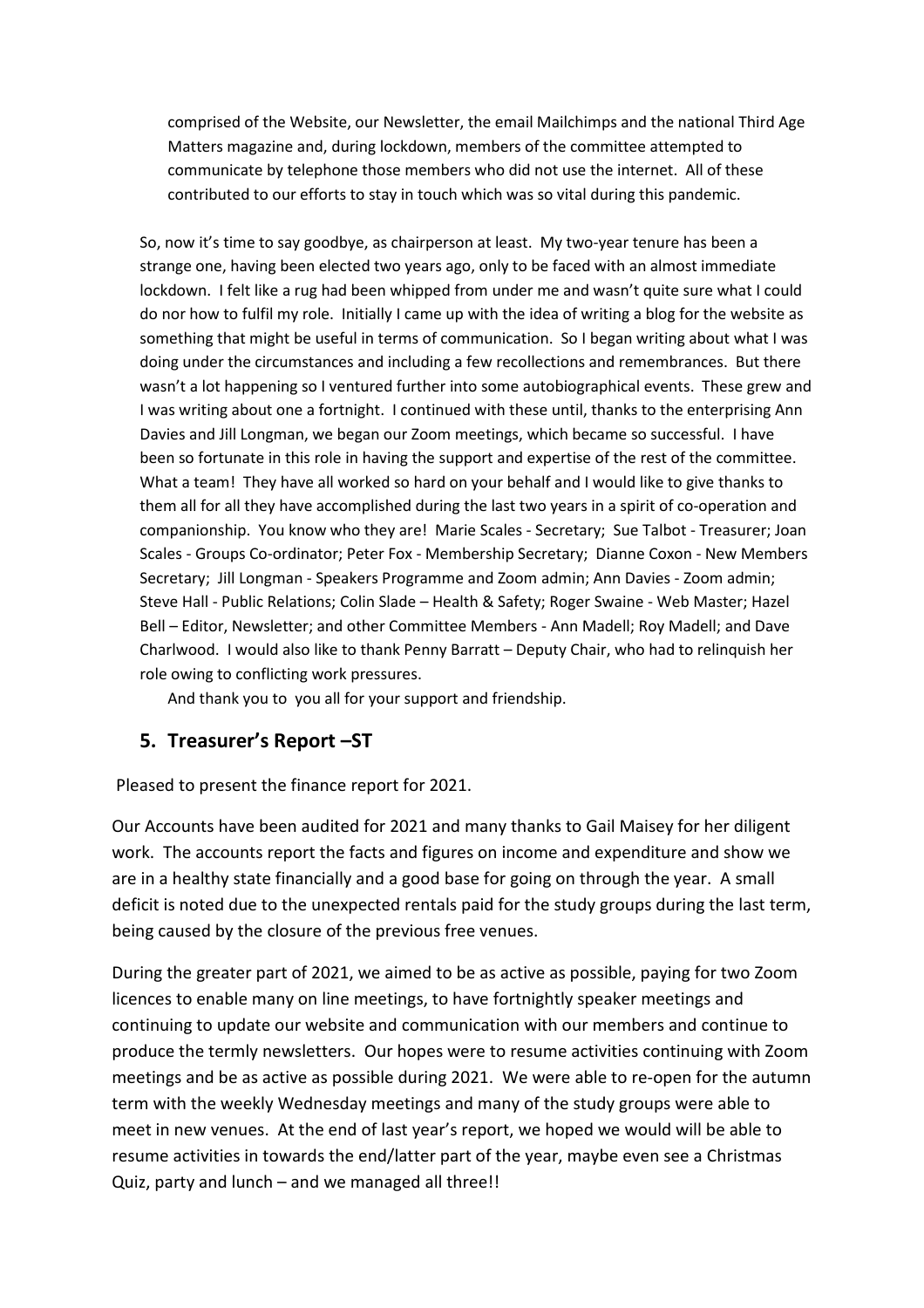As mentioned, the venues that had previously been free of charge and closed due to Covid lockdown but unfortunately the rooms were no longer available to us on re-starting the groups. This meant a lot of work looking for new venues suitable for the needs of 23 groups. Instead of rentals totalling a few thousand pounds per year we faced over £6500 just for the one term. Taking this to an annual cost and budgeting for 2022 we would have needed to find over £20,000. Following the Third Age Trust (TAT) guiding principles we were required to change groups to become self-funding and to keep the annual subscription as low as possible. After many meetings with the TAT and with the group leaders we put a new course of payments into action, to be effective for the summer term 2022.

There has been a large range of the amounts paid as annual subscriptions again. Also, where members have moved away or left for one reason or another and they have not cancelled their Standing Order (SO) with the bank. Standing Orders are solely the responsibility of each member and the banks will continue to pay out until the member changes or cancels their SO with their bank. Also, old SO are paying out incorrect amounts and members end up paying too little or too much. This still applies to 2022 where incorrect subscriptions are still received, as are those from past members. We need to stress that it is very important to check your standing order every year and to cancel when you leave the U3A.

We look forward to an active 2022, continuing with the u3a motto of "Learn, laugh and live".

# Vote to accept the Accounts and Report – Proposed by J.Mackie and Seconded by H.Bell

# Votes for 83, against 0 abstained 0 The report and accounts duly accepted

# 6.Appointment of Auditor

Gail Maisey – Proposed by S.Talbot Seconded by A.Davis

#### Votes for 83, against 0 abstained 0 The report and accounts duly accepted

# 7.Membership Secretary's Report – PF

Despite the Pandemic, with the continuation of meetings by Zoom and Physical meetings we have had a positive year with many New Members joining.

Since the last AGM our membership

35 Members left plus 33 members whose membership lapsed in 2021 as they did not renew / pay their membership fee last year.

84 New Members joined including 32 this year alone

Our current membership is now 828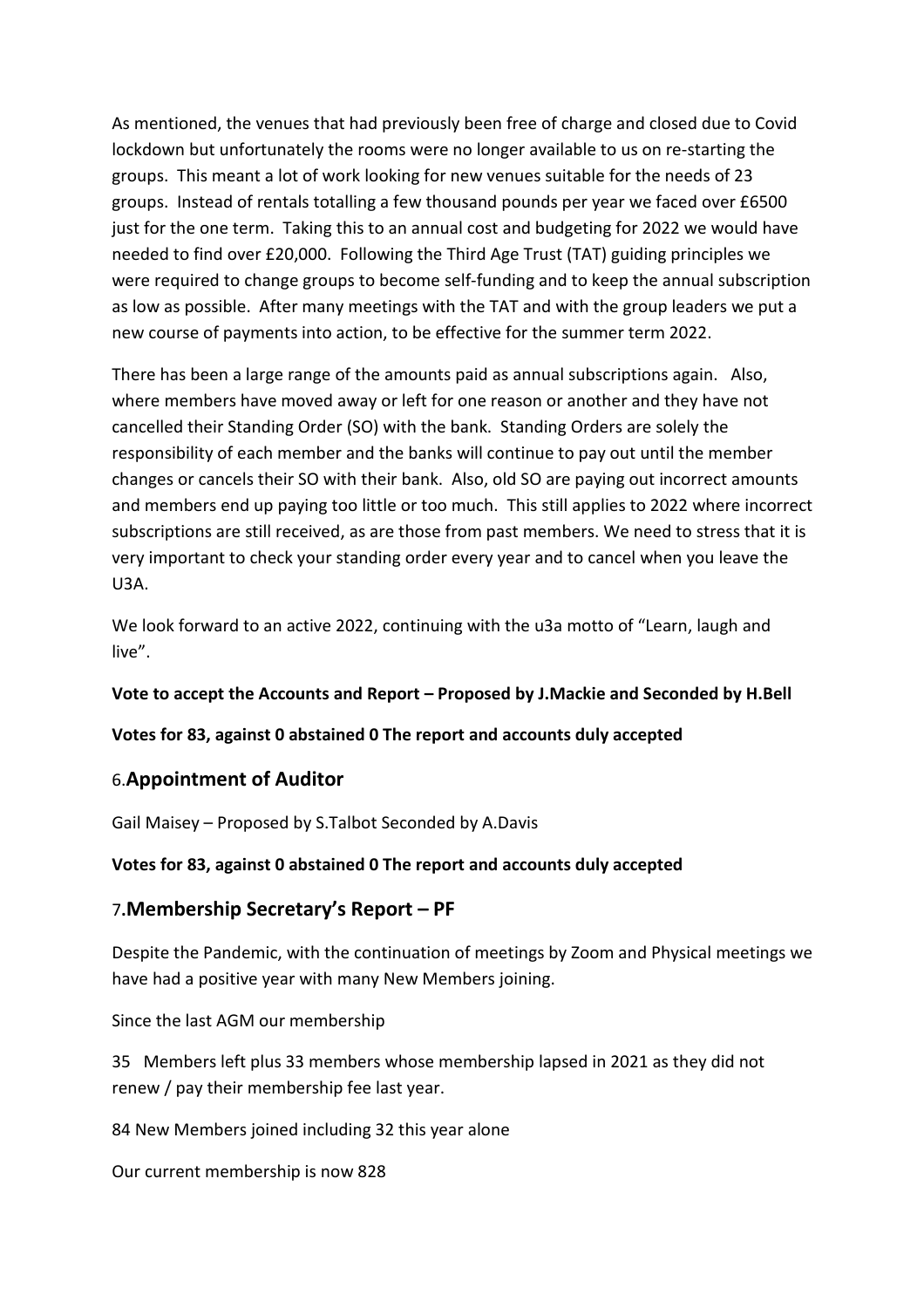As you should be aware from the website, eMails and 40 letters sent out to those members who do not have email addresses, we maintained the base membership fee of £20.

I am pleased to say that 712 of you changed your standing orders (or left them at £30 from a previous year) and are therefore paid up. Including Honorary members this equals 741

75 members have yet to pay their fees, as of today.

Please recognise that unlike Direct Debits we do not have access to your Standing orders and therefore cannot change these on your behalf. It still amazes me that people do not check every so often their bank statements or list of Standing orders. We still receive payments from people who passed or moved away.

We have 29 Honorary members. Honorary members are not required to pay an annual subscription from the end of the year in which they reach 90. So please ensure I am informed that you have reached this age and then cancel your standing order.

Similarly, if you change you address, telephone number or eMail address please ensure I am informed, as we then not only update the database but also the mailing system we use and the U3A trust use for The Third Age Matters Magazine.

Just as a reminder, in our compliance to GDPR, we do not keep your bank account details. The standing orders you sign are passed to the banks once we have added your membership number to them.

# 8. New Member's Secretary's Report DC

Throughout the pandemic we have had a stream of New Members Enquiries.

Whilst WelHat U3A website is a fund of information there are a variety of ways to apply to become a new member. Initial enquiries can be made by telephone, email or by completing the online application form and attending a weekly meeting to collect a Starter Pack.

As secretary I then post a New Members Starter Pack which contains the following:

Enrolment and Bank Standing Order form to be completed and returned to the Members Secretary in an addressed brown envelope, Gift Aid form and Map of the two venues, Skills sheet, a copy of the latest program and Newsletter if available.

In October 2021, during the pandemic, we successfully held a New Members meeting via Zoom, but it was extra special when, in January, we were able to invite all New Members from the previous year to a face to face meeting at Welwyn Cricket Club.

The relaxed Monday morning session, in an excellent venue, proved very popular. We had forty members attending. Members commented afterwards they appreciated being able to put a face to a name and find out how the WelHat U3A is managed and by whom.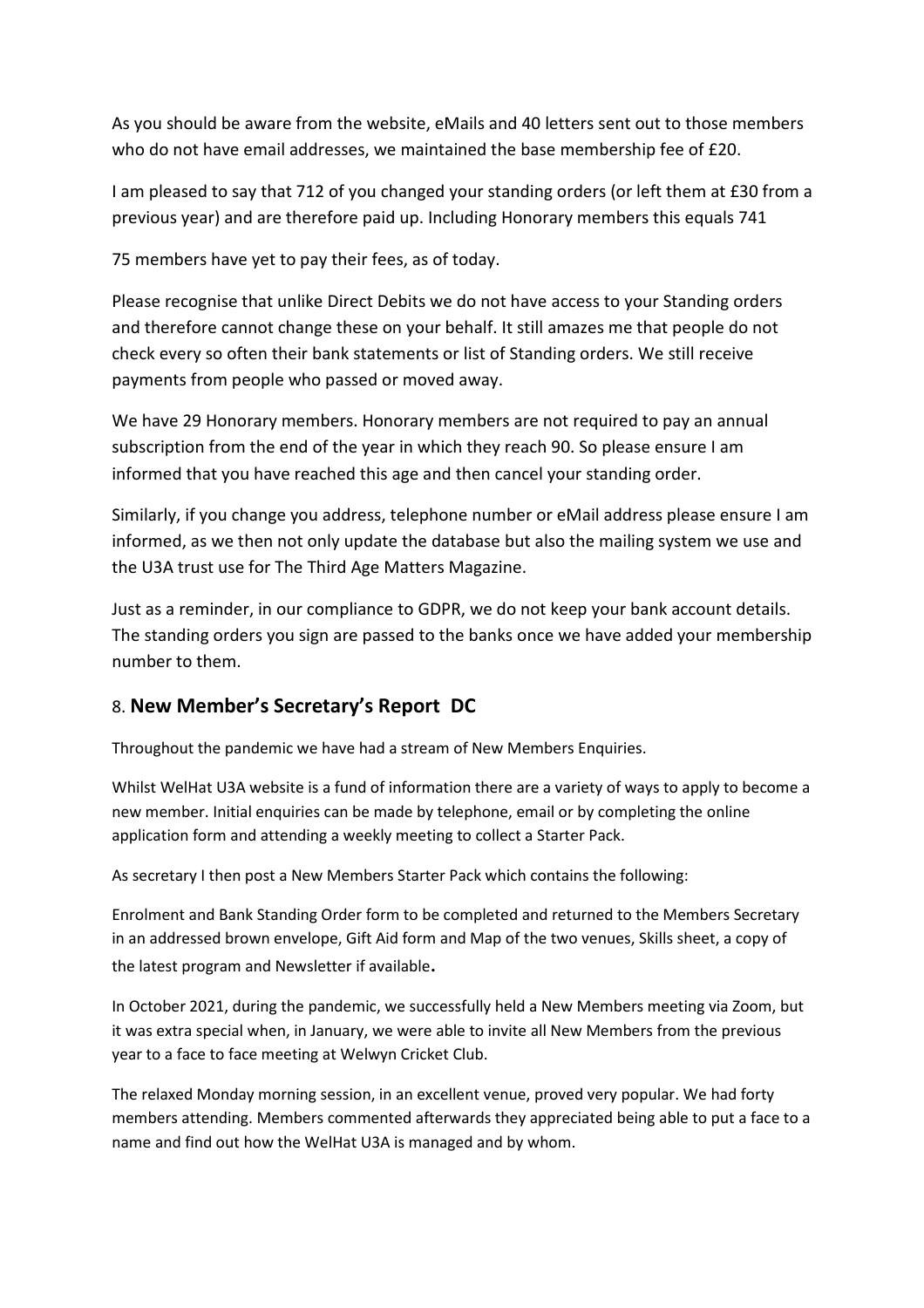The Committee have discussed future New Members meetings and there will now be one in the Spring and a second one in the Autumn. They are to be renamed as Welcome meetings so anyone may wish to attend to find out more about the running of the U3A even if they are not a new member.

# 9.Group Co-ordinator's Report - JS

Thanks to all Group Leaders for keeping their groups going during these difficult times. Some groups have closed over the past two years, and others have had a change of leadership (larger groups now having a team of helpers) but new groups have also started up. Thanks to Mary for running two groups for people to share their memories of the  $2^{nd}$  world war and its effects on them and their families. Ann and Jill run the Thursday Zoomers group, which has developed from Wednesday coffee mornings during lockdown, primarily for those who still can't get out to group meetings. We also have two more "foody" groups – Tony's Curry Club and my Tea and Cake tearoom visits group, both of which had their inaugural visits last month.

Most groups are now running face-to-face meetings, some in new hired venues and others in members' homes. It was quite a task finding alternative venues after the Council withdrew the use of the halls attached to their residential complexes, many thanks to everyone who helped in this. Some groups are continuing on Zoom – which most of us had never heard of a couple of years ago and it is a great format for sharing Youtube videos, powerpoint presentations etc.

It was great to see so many groups represented at the first Meet the Groups session in over two years, and again at the Art and Photography exhibition last month, with a very good turn-out of members finding out more information from Group Leaders and their members. In September we are hoping to invite non-members to join us as part of the national u3a day.

# 10. Programme Secretary's Report – JL

This time last year, we could only meet virtually. We had settled into a routine of Wednesday mornings alternating between coffee mornings and speakers, all accessed via Zoom. While realizing that Zoom meetings were not to everyone's taste, we all worked hard to make them as accessible as possible and there were some definite advantages: we were able to hear from speakers who live too far away for it to be sensible for them to travel to us in person; also those members who joined in virtual coffee mornings included some who had never managed to attend meetings in halls and they all got to know each other as they probably would not have done under "normal" circumstances.

Nevertheless, when the decision was taken to return to meeting in halls in the Autumn Term, it was with much excitement that we began to arrange weekly speakers again. I am grateful to the other members of the Speakers Team, namely Corrie Godfrey and Jill McKinnon, for their tireless efforts in finding and booking such fascinating speakers. Numbers coming to the halls have been lower than in the pre-covid era, but they are still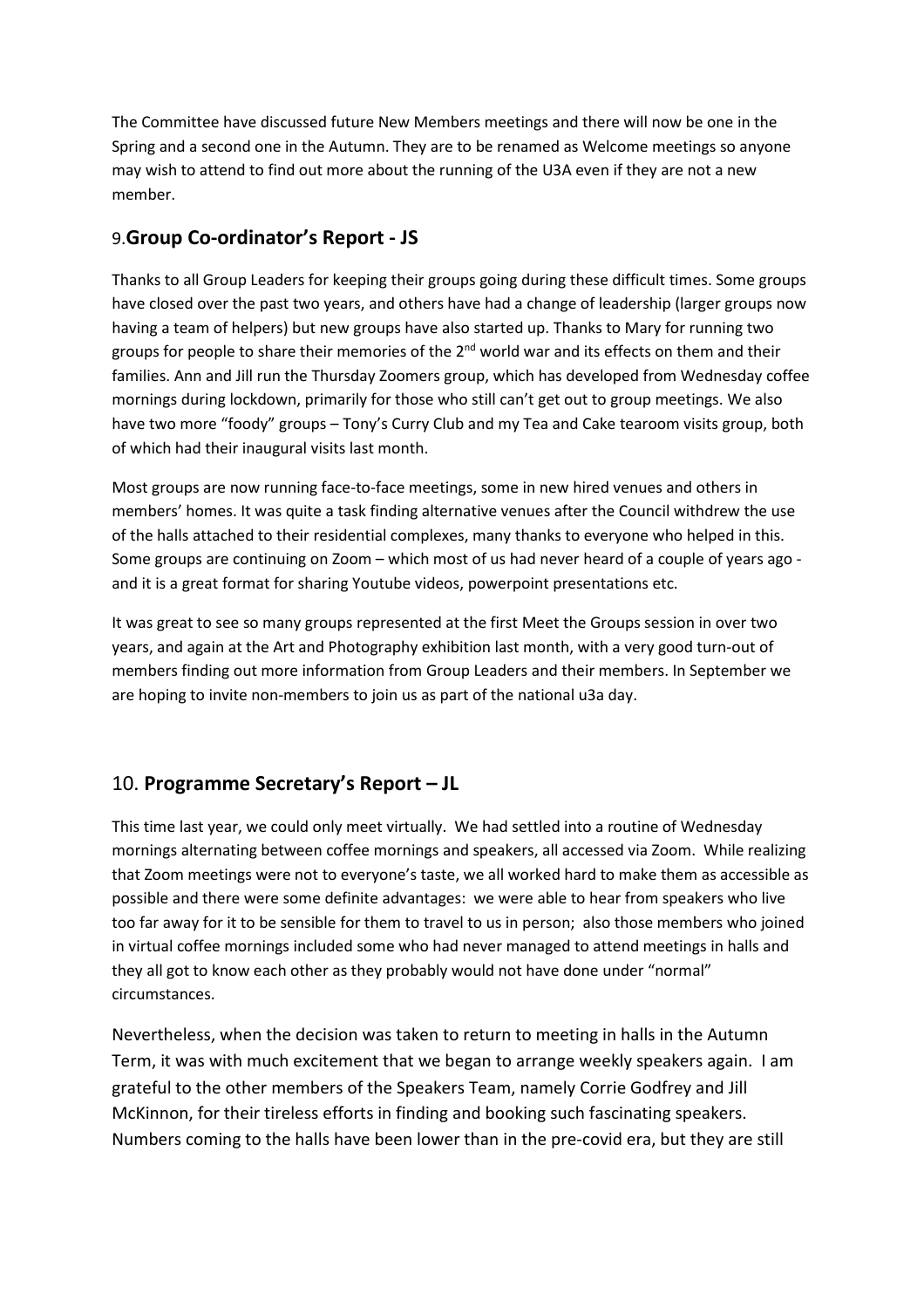good. I must mention that the record attendance for a talk is still held by our very own Tony Tutton at our first meeting in September!

While enjoying being able to resume physical meetings, we are aware that there are members who are still unable to attend or do not feel comfortable to return. We have been recording talks, when possible, and will continue to do so. If you or another member you know of would like to have access to these recordings, please let me know. We are doing this without investing in expensive new equipment or requiring a lot of technical knowledge, and it is largely down to the continued enthusiasm and support of Ann Davies that this is possible. Ann also leads the new "Thursday Zoomers" group which enables those who most enjoyed the virtual coffee mornings to continue their social interaction.

Our Wednesday programme is planned well in advance so I can assure you that you can look forward to a very varied selection of talks in the coming months, that I trust will provide something for everyone.

# 11. Election and Approval of Officers

Chair – Steve Hall Proposed by M.Scales Seconded by J.Davis

#### Votes for 83, against 0 abstained 0 S.Hall duly elected

Deputy Chair – Ann Davies Proposed by M.Scales, Seconded by J.Davis

#### Votes for 83, against 0 abstained 0 A.Davies duly elected

Approval of Treasure – Sue Talbot and Secretary Marie Scales to continue their term of office

Votes for 83, against 0 abstained 0 S.Talbot and M. Scales to continue their term of office

# 12. Election and Approval of Committee Members

Joan Scales – Proposed by S.Hall Seconded by D.Hall

# Votes for 83, against 0 abstained 0 – J.Scales duly elected

Colin Slade – Proposed by R.Swains Seconded by J.Longman

# Votes for 83, against 0 abstained 0 Colin Slade duly elected

Tony Tutton – Proposed by P.Williams Seconded by A.Madell

# Votes for 83, against 0 abstained 0 Tony Tutton duly elected

Dee Thomas – Proposed by A.Davies Seconded by M.scales

#### Votes for 83, against 0 abstained 0 Dee Thomas duly elected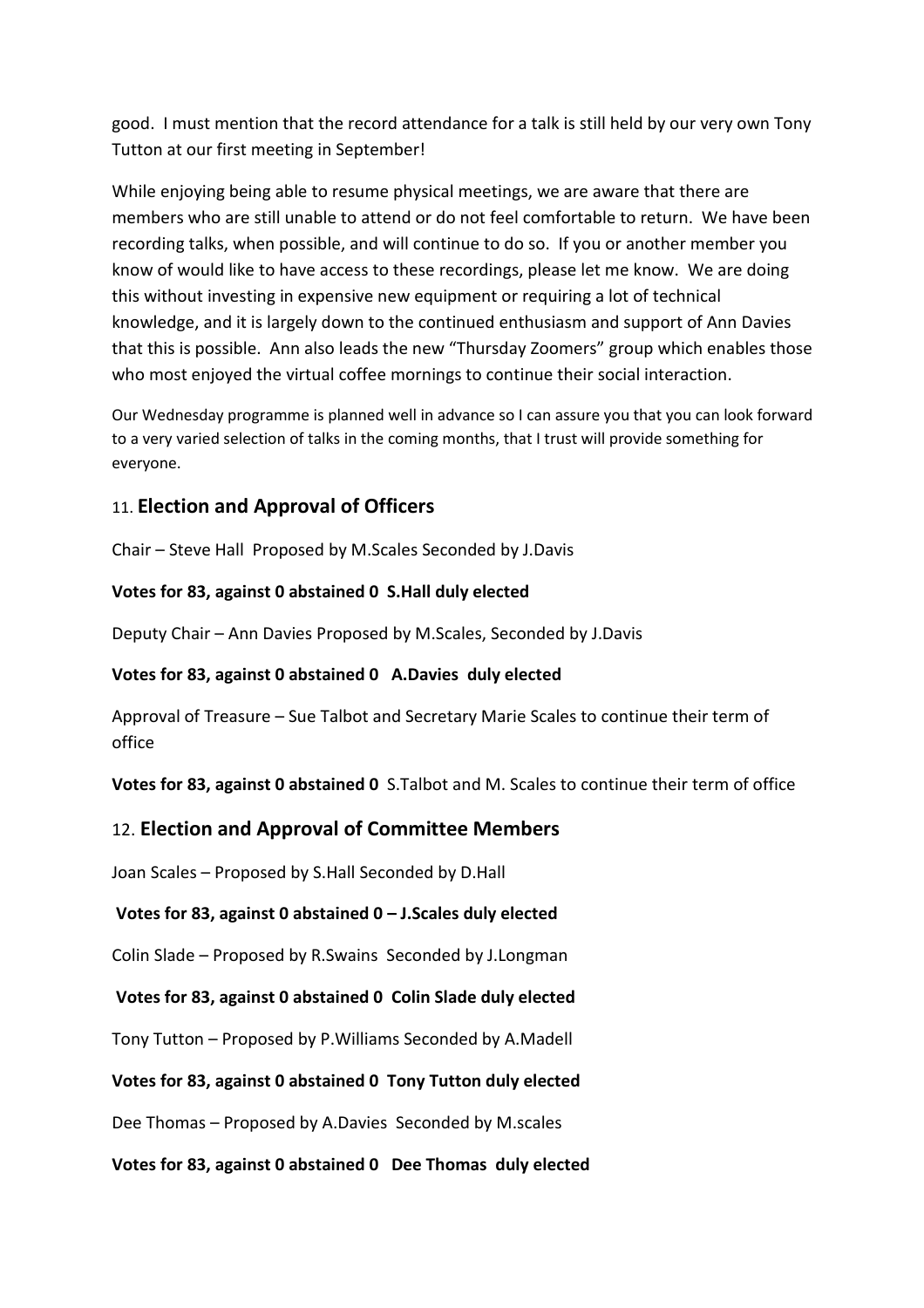P.Williams – Proposed by D.Coxen Seconded by A.Madell

#### Votes for 83, against 0 abstained 0 Pam Williams duly elected

Doreen Hall – P roposed by P.Fox Seconded by M.Scales

#### Votes for 83, against 0 abstained 0 Doreen Hall duly elected

Steve Dringer – Proposed by R.Madell Seconded by A.Madell

#### Votes for 83, against 0 abstained 0 Steve Dringer duly elected

Approval of Peter Fox, Dave Charlwood, Jill Longman, Roy Madell Dianne Coxon and Ann Madell to continue their terms of office

#### Votes for 83, against 0 abstained 0 all to continue their term's of office

# 13. Any Other Business

 i) Item raised by Tony Bristow re subscriptions and hiring of venues, he proposed that we reinstate to subscription to £30 and use the extra income to subsidise the hire charge of the venues and that this major change in our practice should have been taken to the members as it was when the subscription was raised from £15 to £30 and not been a committee decision.

M Scales responded that under item 2 of the constitution subscriptions fall under the "Adminstration"

A.Davies responded by saying that when the subscription was raised from £15 to £30 it would be doubling the subscription rate so the committee decided that it would take a vot at a meeting.

S.Talbot responded by explaining that she had consulted with local and national u3a re self funding of groups and that the vast majority of u3a's subscription are between £15 and £25 which is in keeping with tu3aTrust as to keeping the subscription as low as possible.

A few members had spoke in support of this objection general discussion then began with Tony Drew asking why Wednesday Meetings were not a group.S.Talbot responded by saying that Wednesday were the core of our u3a because any member can choose to attend as well as visitors. Also prior to the planned talk the business can take place, booking trips, speaking to committee members and socializing with members .

M.Cleveland stated we had been in a very fortunate position to have had the free use of council venues from when we started until last autumn correct and that we are now following the guidelines set by the Trust that groups should be self funding.

Following the discussion the Proposal was to consult the membership re subscription charge and subsidizing rental of the venues.

Proposed by Tony Drew Seconded by Tony Drew

#### Votes for 9 against 73 abstained 1 the motion was rejected.